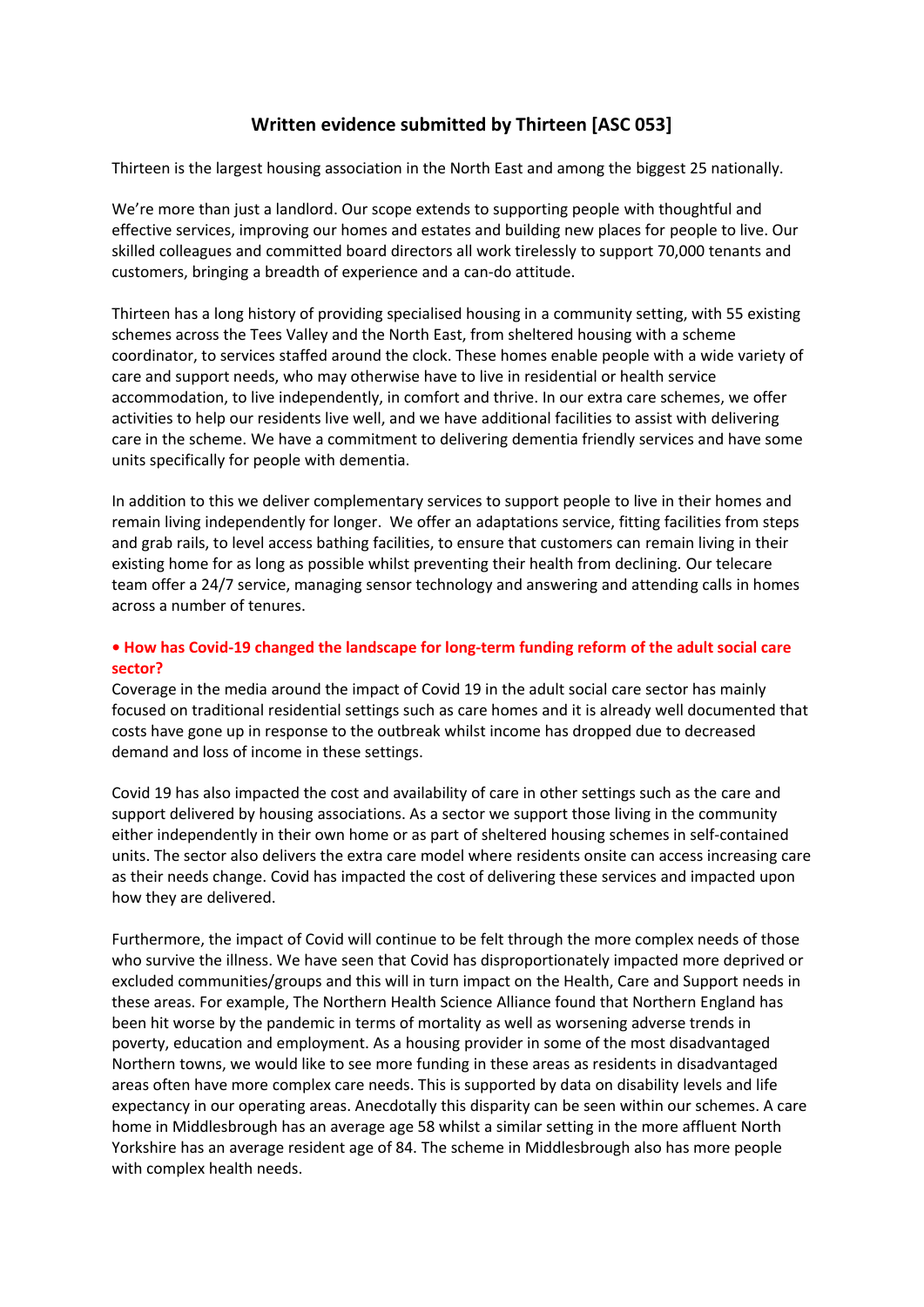### • **How should additional funds for the adult social care sector be raised?**

The Covid 19 crisis has seen housing associations innovate and find new ways of supporting residents through digital platforms and this has in turn highlighted the important role that both Telecare and Telehealth products can play in supporting people to live independently. We would want to see Government investment more in these solutions and whilst the initial outlay would be large, there would be savings further down the line as studies have shown they can prevent hospital admissions or support those leaving hospital and reduce bed blocking. As a housing provider we also see lots of health professionals referring patients who are struggling to live independently to supported accommodation with more intense care. There needs to be greater awareness of the technologies that would allow people to remain in their own home and as a result reduce the social care bill.

We welcomed the recognition that housing providers will be partners in plans for integrated care systems as set out in the Health White Paper however, we would like this to go further and the sector become one of the main delivery mechanisms for health and social care. This is because the sector can provide quickly implementable solutions, prevention and upstreaming interventions to reduce social care costs. In the North East a typical extra care property costs between £160-200 per week while a hospital stay costs £2000-£4000 over the same period. At the moment competing budget pots and targets stop this preventative approach from being taken. Money needs to be spent at the community end rather than the acute care end of the system.

### • **How can the adult social care market be stabilised?**

If the Health and Social care budgets are to be pooled as suggested in the Health and Care White Paper and providing the care element is not consumed by health needs, there may be benefits. If money is to come out of the one pot there may be more opportunity for funding up stream services with a preventative element as it would give better oversight of how prevention, care and medical input can complement each other. In addition, the ability to deliver a more strategic response to the countries care and support needs depends on the ability to plan service provision based on local need. This requires funding that is guaranteed over the longer term and streamlined, allowing the right intervention to be delivered at the right time, improving outcomes for clients and reducing costs.

Whilst it is recognised that a joint health and social care budget might support progress towards more integrated care, it will not in itself generate additional revenue. It may seem counter intuitive at this point to suggest that the sector needs a thorough supply chain with providers selected on the basis of outcomes and not solely on cost however, we would argue that services which provide the best outcomes for customers will inevitably save the public purse further down the line. This also fits in with the Governments response to the Health and Social Care Committee report on Adult Social Care: Funding and Workforce as the current model encourages providers to pay low wages to make their contracts competitive. This is not the approach to take if we are want to improve outcomes and grow care as a profession. The care sector needs to be put on an equal footing as other health related career paths and could act as a spring board into other health professions. To further stabilise the market we would also welcome increased reporting of outcomes by care providers receiving public funds as this would allow commissioners to identify models which produce the greatest impact for their investment and in turn ensure the best use of budgets.

#### • **How can the adult social care market be incentivised to compete on quality and/or innovation?**

As mentioned in the response to the previous question, we would welcome a focus on quality and outcomes over cost. The key to delivering the most from the adult social care and NHS budget will be putting interventions in place before an individual reaches crisis and needs hospital admission or more intense care. Housing associations are well placed in their communities to deliver such